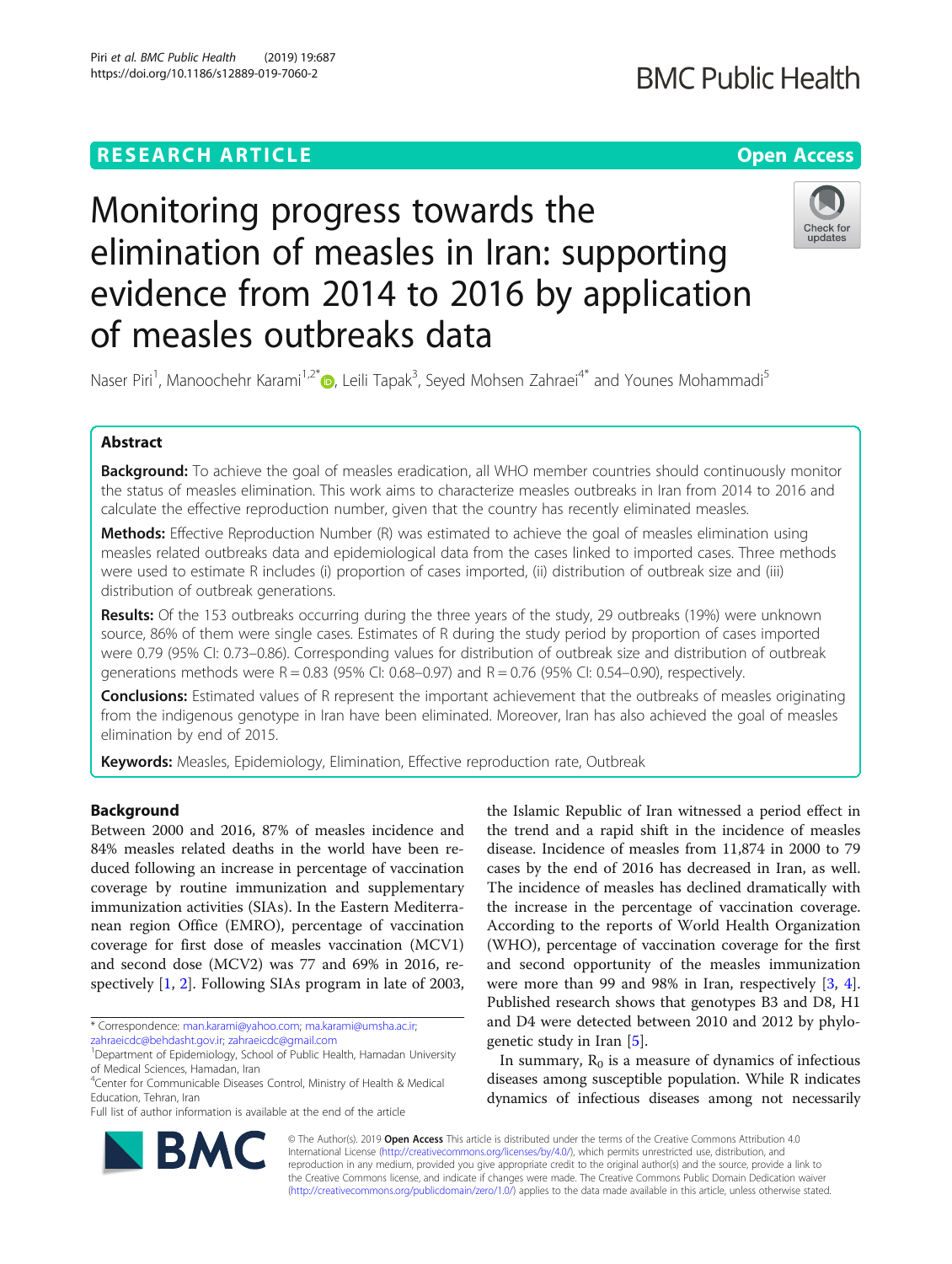susceptible population. Estimates of R are useful to know the status of measles elimination which indicates lack of existing endemic measles. The selected model for evaluating the status of measles elimination in Iran was the effective Reproduction Number model (R). This model using epidemiological data from the linked to imported case and related case described the status of measles elimination. Measles elimination indicates lack of measles transmission with endemic source for equal or greater than 1 year in a specified area  $[6]$  $[6]$ . Estimates R extracted for all years of study were less than one. This indicates that the Iranian population's immunity threshold is below the epidemic threshold and measles has been eliminated from indigenous genotype by end of 2015.

In the previous published study, R was estimated as 1 − P (where P was equal to the proportion of cases that were imported) to monitor the target of measles elimination between years 2012 and 2014 [[4](#page-6-0)]. In the present study, besides R method, distribution of outbreak size and distribution of the number of outbreak generations were used to address the status and provide supporting documents on measles elimination. Accordingly, this study aims to characterize measles outbreaks and address the status of measles elimination in Iran from 2014 to 2016.

### Methods

We approached registered data on both measles cases and associated outbreak between 2014 and 2016 from national notifiable measles surveillance system. All of available data on measles cases include demographic characteristic such as age, gender, ethnicity, place of residence (city or village), history of vaccination, history of travel, site of transmission, date of rash onset, source of exposure, importation status, country of exposure, diagnostic status (laboratory confirmed or epidemiologically linked and clinically confirmed), and outcome of the disease. A measles case is defined as imported, importationrelated, and unknown-source. [\[6](#page-6-0)–[9\]](#page-6-0).

A measles outbreak is defined as "occurrence of two or more laboratory-confirmed cases that are temporally related (with dates of rash onset occurring between 7-21 days apart) and epidemiological or virological linked or both". Our definition of endemic measles transmission is "the existence of any continuous indigenous chain of transmission of measles virus that persists for ≥12month in any defined geographic area" [[8,](#page-6-0) [10\]](#page-6-0).

Three different methods were used to estimate R value using R software and verify achievement of Iran to the goals of measles elimination include (i) proportion of cases imported [[11\]](#page-6-0) (ii) distribution of outbreak size and (iii) distribution of outbreak generations [\[12](#page-6-0)].

We estimated the magnitude of R by defining imported case of measles as a case exposed to measles outside the country during the 7 to 21 days before onset of rash. For cases that were outside the country for only a part of the 7 to 21 day interval prior to rash onset, additional evidence including a thorough investigation of contacts of the case is needed to exclude a local source of infection  $[13]$  $[13]$ . During elimination phase, it is expect that 80% of outbreaks have less than 10 confirmed measles [\[4\]](#page-6-0). If this goal of outbreak size is achieved and the homogeneity condition of the population is established, it indicates the high level of threshold immunity of the population and possibility of self-limitation of outbreaks without human intervention. We estimated the magnitude of R using distribution of outbreak size. A chain of transmission or chain is defined as the entire series of cases that can be linked to the same source. This includes single-case chains, which are not linked to any other cases. Single-case chain includes only one case without more linked cases. It should be noted that incubation period of measles ranges from 7 to 21 days. As third method to estimate the magnitude of R, we calculated the duration of a chain of transmission as the difference between the dates of disease onset of the first and last cases. If this was 0–6 days, cases were considered as being in the same generation; 7–14 days was considered as 1 generation of spread; 15–24 days was considered as 2 generations; and another generation was added for every extra 10 days [\[13,](#page-6-0) [14\]](#page-6-0).

Sensitivity analyses was used to confirm estimated values of R. Briefly, we performed estimates on minimum size and generation of outbreaks.

It should be noted that in context of documentation the goal of measles elimination, we considered relevant assumptions similar to published literature. The first assumption is that the measles indigenous transfer has stopped. The second assumption is that all outbreaks of measles without human intervention are self-limiting. The third assumption is that the distribution of the number of secondary cases arising from the imported cases follows the Poisson's description of the mean R. The fourth assumption, during the study period the average number of secondary cases infected by the index case, is constant throughout the population. Fifth, The pattern of measles related morbidity and relevant contacts with the index are homogenate with equal chance [\[12](#page-6-0), [13](#page-6-0), [15\]](#page-6-0).

STATA, V.12, SPSS, V.21, Mathematica, V11.2.0 and R Software, V3.4.3, were used for statistical analysis including descriptive statistics and estimates of effective reproduction number. R codes for calculating the effective reproductive number have been included in Additional file [1](#page-5-0): Appendix 1.

#### Results

# Characteristics of outbreaks and measles cases

Of 759 reported cases of measles in Iran between 2014 and 2016, 142 cases (40 outbreaks) in 2014, 538 cases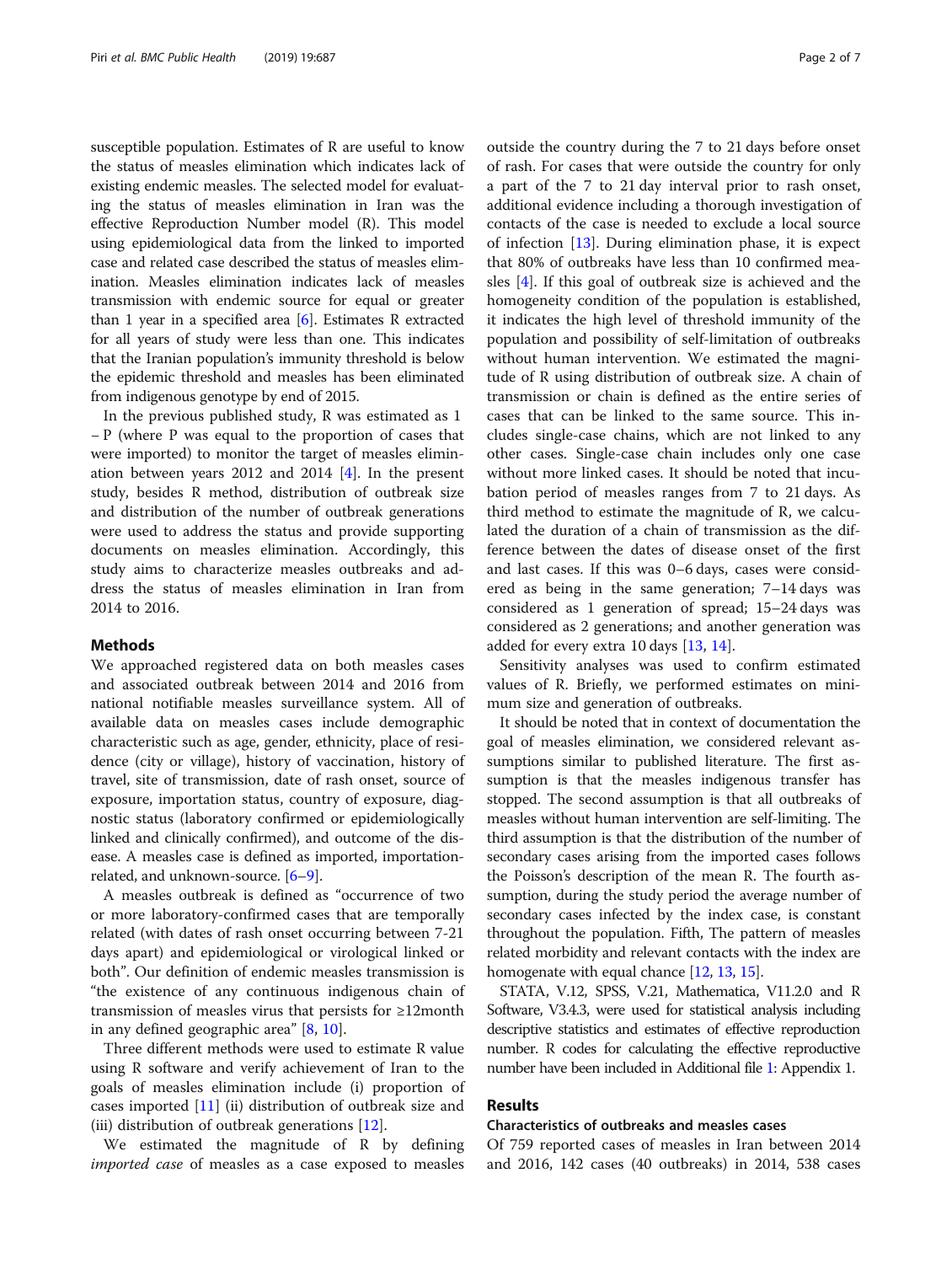<span id="page-2-0"></span>Table 1 Distribution of confirmed cases of measles based on vaccination history and age groups, 2014–2016

| Age group      |           | Vaccinated cases | Unvaccinated cases | Under the age of vaccination | Unknown     | Total       |
|----------------|-----------|------------------|--------------------|------------------------------|-------------|-------------|
| $<$ 1 years    |           | $7(0.9\%)$       | 68 (9.0%)          | 155 (20.4%)                  | $6(0.8\%)$  | 235 (31.1%) |
| 1 to 4 years   |           | 68 (9.0%)        | 24 (3.2%)          | $0(0\%)$                     | $8(1.1\%)$  | 100 (13.2%) |
| 5 to 9 years   |           | 54 (7.1%)        | 16 (2.1%)          | $0(0\%)$                     | 18 (2.4%)   | 88 (11.6%)  |
| 10 to 14 years |           | 40 (5.3%)        | $3(0.4\%)$         | $0(0\%)$                     |             | 57 (7.5%)   |
| 15 to 19 years |           | 14 (1.8%)        | $7(0.9\%)$         | $0(0\%)$                     | 21 (2.8%)   | 42 (5.5%)   |
| 20 to 24 years |           | $6(0.8\%)$       | $3(0.4\%)$         | $0(0\%)$                     | 12 (1.6%)   | 21 (2.8%)   |
| 25 to 29 years |           | 2(0.3%)          | $9(1.2\%)$         | $0(0\%)$                     | $7(0.9\%)$  | 18 (2.4%)   |
| 30 to 39 years |           | $3(0.4\%)$       | 7(0.9%)            | $0(0\%)$                     | 15 (2.0%)   | 25 (3.3%)   |
| 40 to 59 years |           | 2(0.3%)          | $6(0.8\%)$         | $0(0\%)$                     | 17 (2.2%)   | 25 (3.3%)   |
| $60 \le$ years |           | $0(0.0\%)$       | $1(0.1\%)$         | $0(0\%)$                     | $2(0.3\%)$  | $3(0.4\%)$  |
| Unknown        | 2015-2016 | $0(0\%)$         | $0(0.0\%)$         | $0(0\%)$                     | $2(0.3\%)$  | $2(0.3\%)$  |
|                | $2014^a$  | $16(2.1\%)$      | 51 (6.7%)          | 33 (4.3%)                    | 42 (5.5%)   | 142 (18.7%) |
| <b>TOTAL</b>   |           | 212 (27.9%)      | 195 (25.7%)        | 188 (24.8%)                  | 164 (21.6%) | 759 (100%)  |

<sup>a</sup>Data on age groups of cases in 2014 were not available

(77 outbreaks) in 2015 and 79 cases (36 outbreaks) in 2016 occurred. In total, 55% of 759 measles cases were female. Majority of measles cases during study period were females include 62% of cases in 2016, followed by 57% in 2014 and 53% in 2015. Between 2014 and 2016, 70, 100, 94% of reported cases had a history of vaccination, respectively. Highest number of outbreaks and related measles cases were occurred in 2015. Sixty seven percent of such outbreaks were linked to imported cases. The highest proportion of imported cases was in year 2014. Except for one case related to Iraq, other cases were related to the country of Afghanistan, located to the East of our country. Our data, in terms of the history of contact with suspect or definitive data, was not complete. Most of the reported cases were between the ages of one and 5 years (Table 1).

#### Estimates of R (reproduction number)

R was estimated as 1 − P (where P was equal to the proportion of cases that were imported) as described in the methods section. The proportion of imported cases to all cases, R value, from 2014 to 2016 was 24% (2014), 21% (2015) and 10% (2016). The R value based on the proportion of cases imported for the total of 3 years of study was 0.79 (95% CI: 0.68–0.97).

The magnitude of R based on distribution of outbreak size during study period was 0.83 (95% CI: 0.73–0.86). Of the 153 outbreaks occurring during the 3 years of the study, 29 outbreaks (19%) were unknown source, 86% of them were single cases without more related cases. There were 157 cases (21%) of total cases of imported cases who had acquired measles outside the borders of the Islamic Republic of Iran. Number of imported cases in 2014 were 33, 115 in 2015 and 9 cases in 2016. Moreover, 275 cases (36%) were an epidemiological linked with the imported cases (Table 2).

According to the results of this work, distribution of potential outbreak size has been shown based on different range of reproduction number from 0 to 1 in Figs. [1](#page-3-0) and [2](#page-3-0). Figure [1](#page-3-0) shows distribution of outbreaks with at least one

Table 2 Number of chains of measles transmission of each size by identified linked to importation, Iran 2014–2016

| Number of       | 2014     |           |                | 2015   |                |              | 2016     |             |          | 2014-2016 |           |             |
|-----------------|----------|-----------|----------------|--------|----------------|--------------|----------|-------------|----------|-----------|-----------|-------------|
| cases in chain  | Linked   | Notlinked | <b>Unknown</b> | Linked | Notlinked      | Unknown      | Linked   | Notlinked   | Unknown  | Linked    | Notlinked | Unknown     |
|                 | 4        | 8         | 11             | 10     | 22             | 6            | 19       | 2           | 8        | 33        | 32        | 25          |
| 2               |          |           |                | 3      | 2              | $\Omega$     | 3        |             | $\Omega$ |           | 4         |             |
| $3 - 4$         |          |           |                | 5      | $\overline{4}$ |              |          |             | 0        | 8         | 5         |             |
| $5 - 9$         | 5.       | 0         | $\Omega$       | 8      | 3              | $\mathbf{0}$ | $\Omega$ | $\mathbf 0$ | $\Omega$ | 13        | 3         | $\Omega$    |
| $10 - 24$       | 4        |           | $\Omega$       |        | $\mathfrak{D}$ | $\Omega$     |          |             | $\Omega$ | 10        | 3         |             |
| $25 - 99$       | 0        |           | 0              | 4      | 2              | $\Omega$     | $\Omega$ |             | 0        | 4         |           |             |
| $100+$          | $\Omega$ |           | $\Omega$       | 0      | $\Omega$       | $\Omega$     | $\Omega$ | $\Omega$    | $\Omega$ | 0         | $\Omega$  | $\mathbf 0$ |
| Total outbreaks | 16       | 10        | 14             | 35     | 35             |              | 24       | 4           | 8        | 75        | 49        | 29          |
| Total cases     | 109      | 13        | 20             | 362    | 167            | 9            | 40       | 31          | 8        | 511       | 211       | 37          |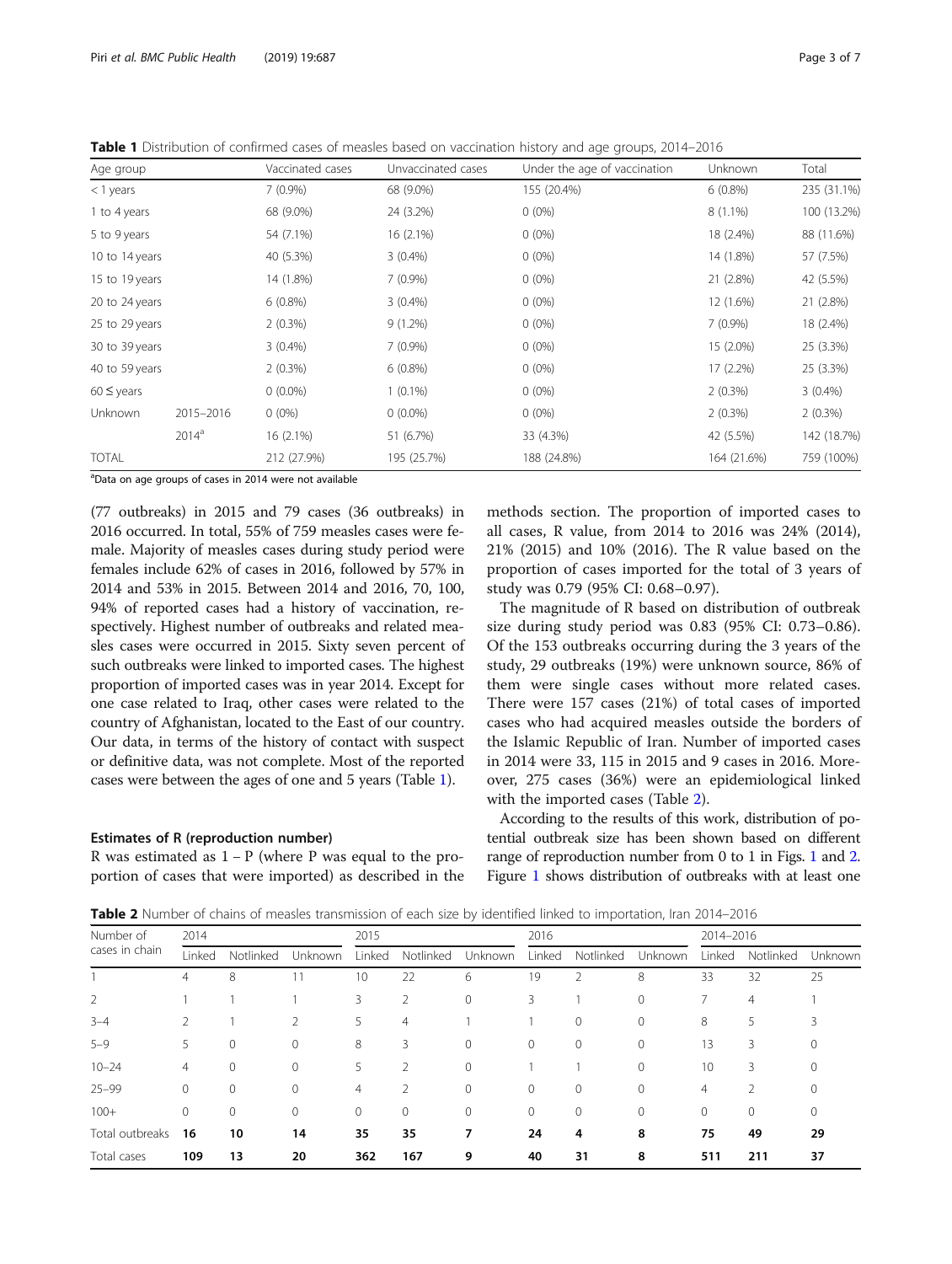<span id="page-3-0"></span>

cases while the first case imported (index cases) to population. Figure 2 shows distribution of outbreaks with at least three cases while the first case imported (index cases) to population based on reproduction number.

A total of 63 generations of spread have been recorded during the years 2014–2016, 54 generations were  $\geq 1$ generation of spread. The largest spread of generation related to one of outbreak of 2015 which linked with imported cases that lasted 10 generations. Generations 2 and 4, with the number of 15 and 12 outbreaks, had the highest number of generations, respectively. Seventy six percent of outbreaks' generations have developed at least four generations within study period. This indicates selflimiting outbreaks caused by the imported case mentioned above (Table [3](#page-4-0)). The magnitude of R based on distribution of outbreak generation during study period was 0.76 (95% CI: 0.54–0.90) (Table [4](#page-4-0)).

Expected distribution of the duration of outbreaks generation following occurrence of an imported case according to different values of the effective reproduction number has been shown in Fig. [3](#page-5-0). Many of identified outbreaks in our study were fewer than three cases. To preventing bias and underreporting R values, outbreaks of less than 3 cases and less than 2 generation of spread has been excluded from the analysis.

#### Sensitivity analysis

Running sensitivity analysis for the minimum size of outbreaks and outbreaks with an unknown source was performed indicated that R values were slightly increased and that their confidence intervals were wider. However, for minimum generation of spread, the values of R were not significant. However confidence intervals were wider for all generations. The results of the sensitivity analysis for the minimum outbreak size and the minimum generation of spread are not shown here.

#### **Discussion**

Our findings demonstrate the status of measles elimination in Iran using three different methods which used

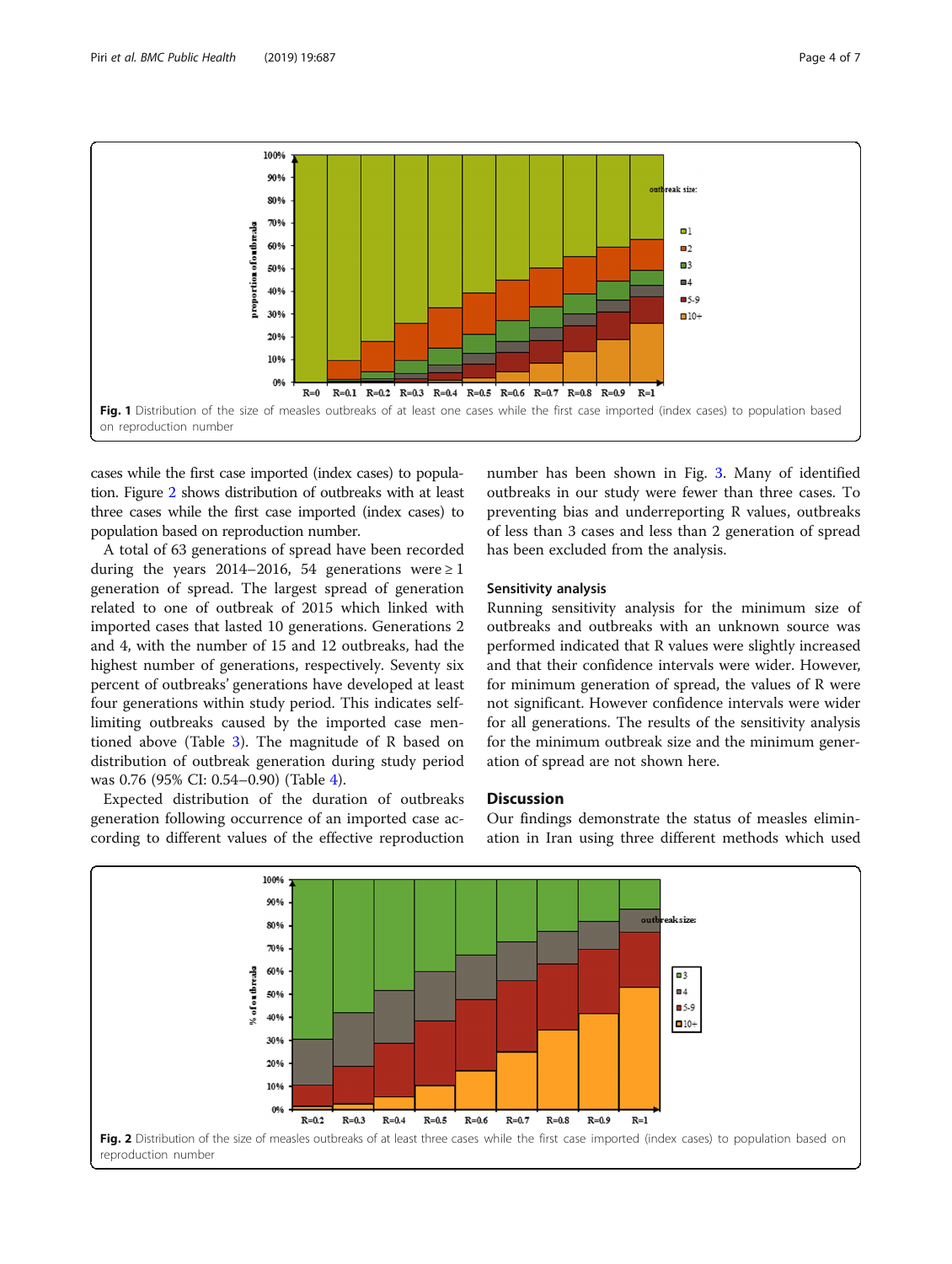to estimate R value and verify achievement of Iran to the goals of measles elimination. We pointed out interpretation of findings from such three methods include (i) proportion of cases imported (ii) distribution of outbreak size and (iii) distribution of outbreak generations in the remainder of discussion.

In the period of measles elimination and even afterwards, all imported cases, especially primary cases or index cases and linked cases must be identified as soon as possible. Since case-based surveillance system cannot properly identify all imported cases, the R value obtained from proportion of cases imported has some limitations. In countries without a robust surveillance system to identify the imported case, using proportion of cases imported, due to underestimating the value of R, will not certainly indicate the true status of measles elimination.

Measles elimination in the common language, means raising the level of immunity of individuals to the extent that not only measles in that area is eliminated, but by the arrival of an infectious case in a region, nobody would not get infected (or sick). Of 153 outbreaks, 29 outbreaks were unknown source. For 2014 to 2016, 40, 45 and 67% of the outbreaks were linked to the imported case, respectively. Majority of cases were linked to the imported cases. During the years of study, averagely for each year of outbreak, 3 5 and

2 people has been infected with measles respectively (Excluding imported cases). The largest outbreaks occurred in 2015, mostly in southern and southeastern parts of the country. Eighty eight percent of the total occurred outbreaks included equal or less than 10 cases and 67% of them were single cases (Table [2](#page-2-0)). Occurred outbreaks with less than 10 cases represent two very important points: first, it can be indicative of a high level of population immunity and consequently, a reduction in the number of susceptible individuals and those sensitive to indigenous measles virus. On the other hand, it can be a sign of the selflimitation of an outbreak caused by an imported case without human intervention.

Although the goals of the WHO in a number of areas, including EMRO, have not yet been fully met, but remarkable progress has been made, including a 21% reduction in the number of measles cases worldwide (from 50 cases per million in 2010 to 39.3 in 2015). The expected WHO target was ≤5 cases per million populations. According to the WHO reports in 2015, the incidence rate of measles in the EMRO was 33.5 cases per million. This rate for the Islamic Republic of Iran is 5 cases per million. Following the failure to achieve the goal of eliminating measles by the end of 2015, EMR region, the landscape was determined to eliminate measles by the end of 2020 [[8,](#page-6-0) [11](#page-6-0), [16](#page-6-0)].

|  |  |  |  | Table 4 Estimates of the reproduction number, R, for measles in the Iran, according to the three estimation of methods, 2014–2016 |  |
|--|--|--|--|-----------------------------------------------------------------------------------------------------------------------------------|--|
|  |  |  |  |                                                                                                                                   |  |

| Method                          | 2014                    | 2015                      | 2016                      | 2014-2016               |
|---------------------------------|-------------------------|---------------------------|---------------------------|-------------------------|
| Proportion of cases imported    | 0.76 (95% CI:0.62-0.91) | 0.79 (95% CI:0.71-0.86)   | 0.89 (95% CI:0.70-1)      | 0.79 (95% CI:0.73-0.86) |
| Distribution of chain sizes     | 0.72 (95% CI:0.46-0.98) | $0.85$ (95% CI:0.65-1)    | $0.69$ (95% CI:0.51-0.88) | 0.83 (95% CI:0.68-0.97) |
| Distribution of chain durations | 0.55 (95% CI:0.20-0.90) | $0.55$ (95% CI:0.32-0.78) | 0.30 (95% CI:0.00-0.70)   | 0.76 (95% CI:0.54-0.90) |

<span id="page-4-0"></span>Table 3 Number of chains of measles transmission of each duration (in generations) for the 43 chains involving > 1 case, by identified linked to importation, (Iran 2014–2016)

|                          | linked to importation, (Iran 2014–2016) |                   |   |          |          |          |      |                                                                               |  |           |  |               |    |
|--------------------------|-----------------------------------------|-------------------|---|----------|----------|----------|------|-------------------------------------------------------------------------------|--|-----------|--|---------------|----|
| Generations<br>of spread | 2014                                    |                   |   | 2015     |          |          | 2016 |                                                                               |  | 2014-2016 |  |               |    |
|                          |                                         | Linked Not linked |   |          |          |          |      | Unknown Linked Not-linked Unknown Linked Not-linked Unknown Linked Not-linked |  |           |  | Unknown Total |    |
|                          |                                         |                   | 0 |          |          | $\left($ |      |                                                                               |  | 6         |  | o             |    |
|                          |                                         |                   |   | $\Omega$ |          |          | 0    | $\Omega$                                                                      |  |           |  |               |    |
|                          |                                         |                   |   | 6        |          |          |      | $\Omega$                                                                      |  | 11        |  |               | 15 |
|                          |                                         |                   |   |          |          |          |      |                                                                               |  |           |  |               |    |
|                          |                                         |                   |   | 6        | 4        |          |      | $\Omega$                                                                      |  | Զ         |  |               | 12 |
|                          |                                         |                   |   |          | $\Omega$ |          |      |                                                                               |  |           |  |               |    |
|                          |                                         |                   |   |          |          |          |      |                                                                               |  |           |  |               |    |

7 0 0 0 0 2 2 0 0 0 0 0 0 2 2 0 0 4 8 0 0 0 0 1 1 0 0 0 0 0 0 1 1 0 0 2 9 0 0 0 0 0 1 0 0 0 0 0 0 0 0 0 1 0 0 1 0 0 1 0 0 1 0 0 1 0 0 1 0 0 1 0 0 1 0 0 1 10 0 0 0 1 0 0 0 0 0 0 0 0 0 1 0 0 0 1 0 0 0 1 0 0 0 1 0 0 0 1 0 0 0 1 0 0 0 1 0 0 0 0 1 0 0 0 0 1 0 0 0 0 0 1 Total 12 2 3 25 13 1 5 2 0 42 17 4 63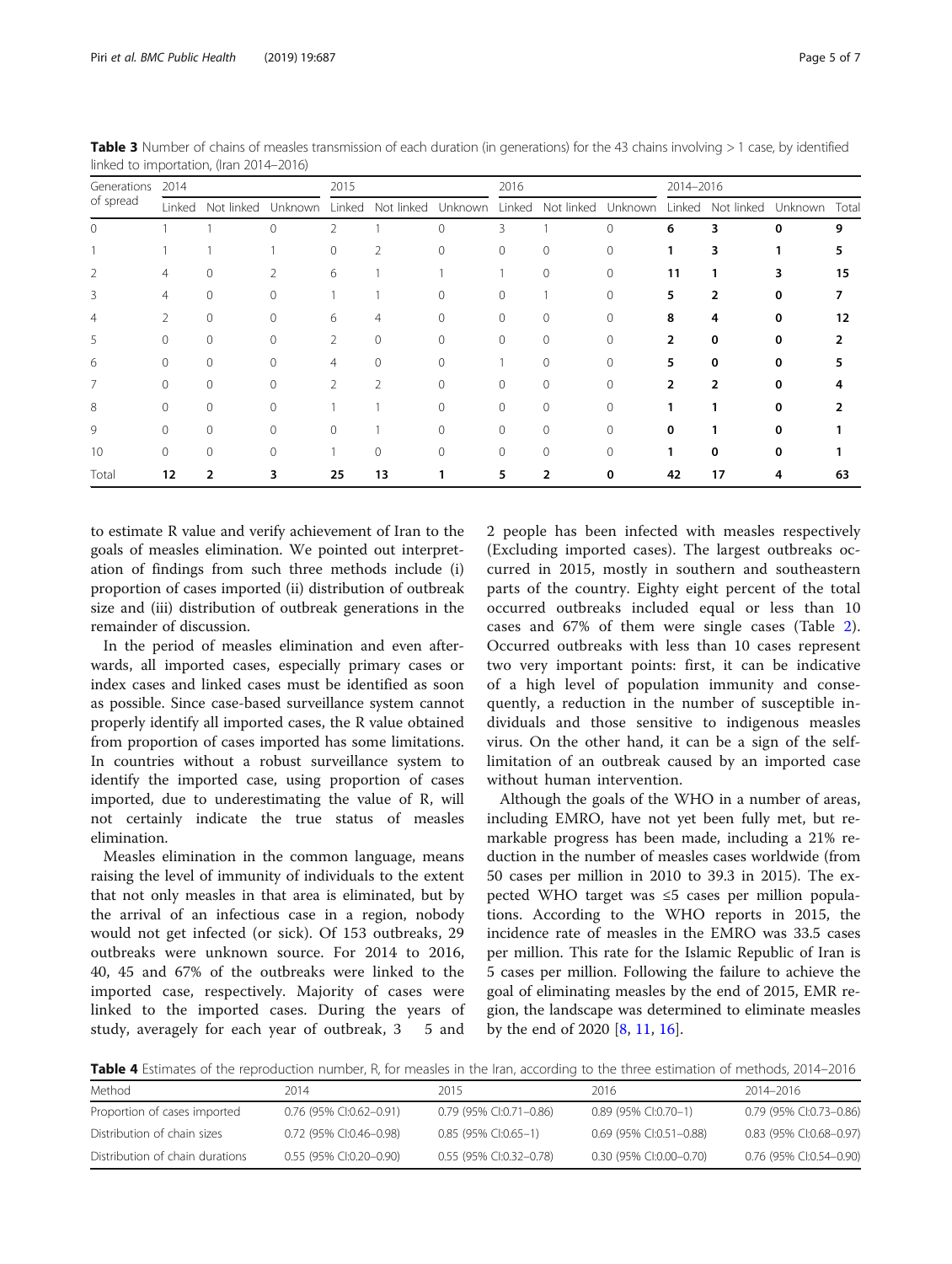<span id="page-5-0"></span>

As a principle, it is recommended that until the eradication of measles throughout the world, national vaccination days, supplementary immunization activities (SIAs), measles routine vaccination with casebased surveillance system and high quality in the Islamic Republic of Iran and other 21 be active, which is both cost-effectiveness and cost-beneficial. Center for communicable diseases control need to conducts field surveys and to collect serological data on measles disease throughout the country annually, especially in the winter and spring, that provides more supported evidence for further research on measles elimination in this way, the amount of R can be estimated using the direct method.

Although before the start of the immunization program, some activities were carried out to control measles disease, since December 6th, 2003, with the launch of the SIAs program, the start of the measles elimination program launched seriously. One year later, the MMR vaccine (measles, rubella, and mumps) was integrated into the country's EPI program. The target population in the national vaccination plan was all 5 to 25 year olds. The project lasted about 3 weeks. The valuable achievement of this plan was the immunization of 33 million people in the country against three diseases in 2003 [\[17\]](#page-6-0).

Thirty five percent of cases (268 cases) were people under 1 year of age including 33 cases in 2014, 235 in 2015 and 2016. About 26% (195 cases) had no history of vaccination. Fifty four percent of cases were children under the age of 5 years. Due to the unavailability of age group data for 2014, it is listed in a separate row at the bottom of the Table [1.](#page-2-0)

The main limitation in this work was outbreaks with unknown source which leaded to failure to identify the imported cases in a many number of outbreaks. Another limitation was lack of data on age of affected patients from measles outbreaks in 2014. This weakness limits the possibility of access to assess the history of vaccination by age.

# Conclusions

Estimated values of R represent the important achievement that the outbreaks of measles originating from the indigenous genotype in the Islamic Republic of Iran have been eliminated. In addition to reaching the fourth millennium development goal (MDG4), Iran has also achieved the goal of measles elimination by end of 2015. However public health authorities should consider large and undocumented immigration from other neighboring countries, especially Afghanistan and Pakistan into Iran, threatens to indigenize their measles genotype in the country and target measles elimination. It is highly recommended to vaccinate both immigrants and refugees from neighboring countries, as well.

# Additional file

[Additional file 1:](https://doi.org/10.1186/s12889-019-7060-2) Appendix 1: R codes for calculating the effective reproductive number have been included in the Appendix 1. (DOCX 13 kb)

#### Abbreviations

EMRO: Eastern Mediterranean Region Office; GVAP: Global Vaccine Action Plan; MCV: Measles Containing Vaccine; SIA: Supplementary Immunization Activity; WHO: World Health Organization

#### Acknowledgements

This study has been adapted from an MSc thesis at Hamadan University of Medical Sciences. Authors would like to thank all contributors of the Iranian National Surveillance System especially Ms. Azam Sabouri for providing data.

#### Authors' contributions

MK and NP has established first idea data analysis and drafted manuscript, NP, YM, SMZ and LT helped to design and conduct the study. MK, NP, SMZ, LT and YM have had substantial contribution in data gathering, manuscript drafting, and critical revision of manuscript and data analysis. All authors have read and approved the manuscript.